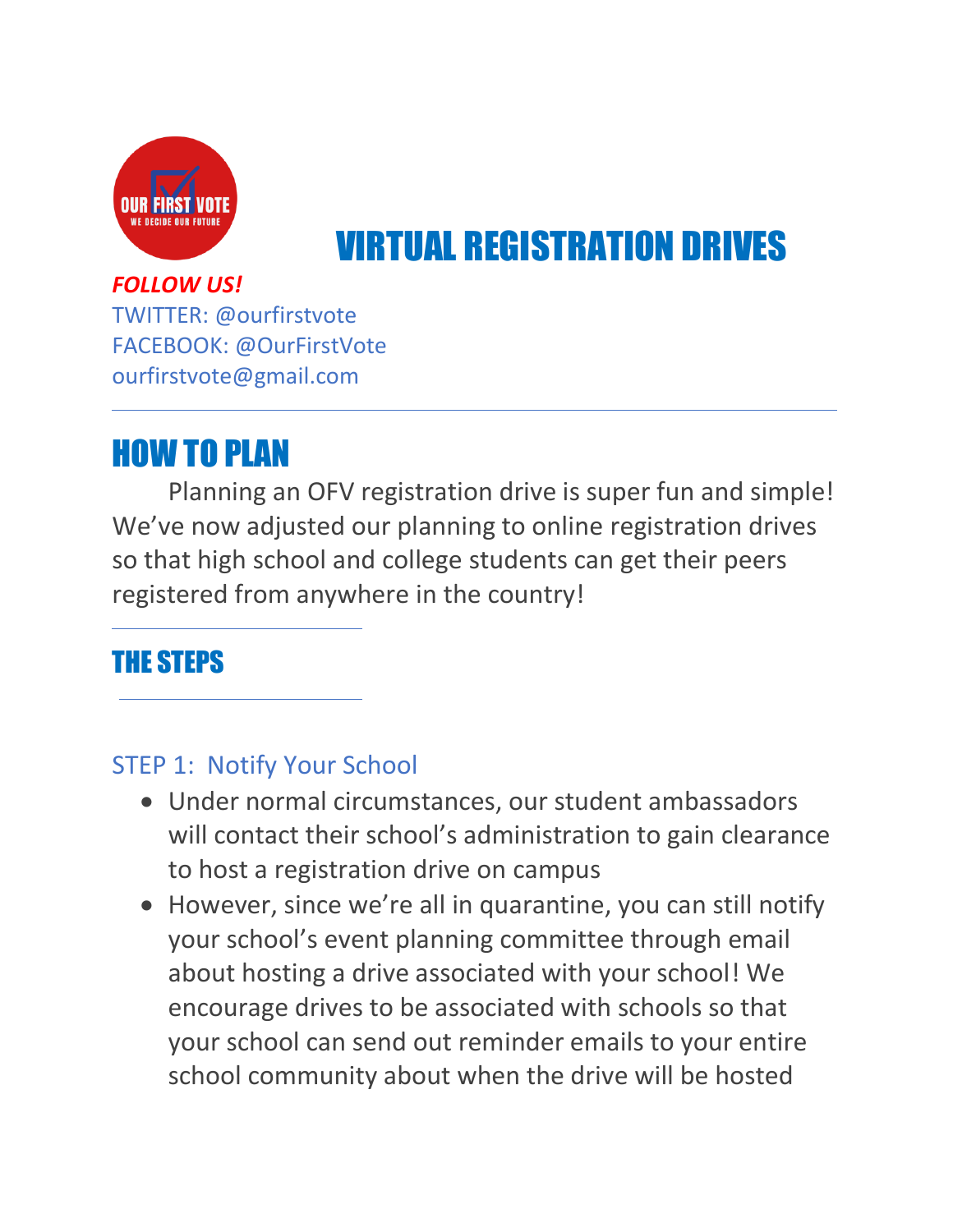• First, try contacting your dean or a faculty member you are close to in order to be directed to the right person on the event committee

#### STEP 2: Set A Date and Time

- Once you've gotten clearance from your school to host a drive, select a date on the calendar in the next week to host a Zoom meeting for the virtual drive
- While in the Zoom meeting, you will instruct your peers to go to vote.org in a separate window and begin the registration process (See our HOW TO HOST link after reading this document!)

#### STEP 3: Collect A Couple Friends

- Start thinking about friends you have that might want to help host the drive with you
- Hosting the drive includes being present during the Zoom meeting and helping answer questions about the registration website as people register (the website is very easy to follow, and tips on using it and rules for your state can be found in the Quick Links section of our website)

#### STEP 4: Send a Reminder WITH INFORMATION

- A day or so before your drive, have your school send out a reminder email to the student body about the date and time of your Zoom drive
- MAKE SURE THE EMAIL INCLUDES THIS INFO
	- **1. THE ZOOM or GOOGLE MEET link to your drive with the specific time.**